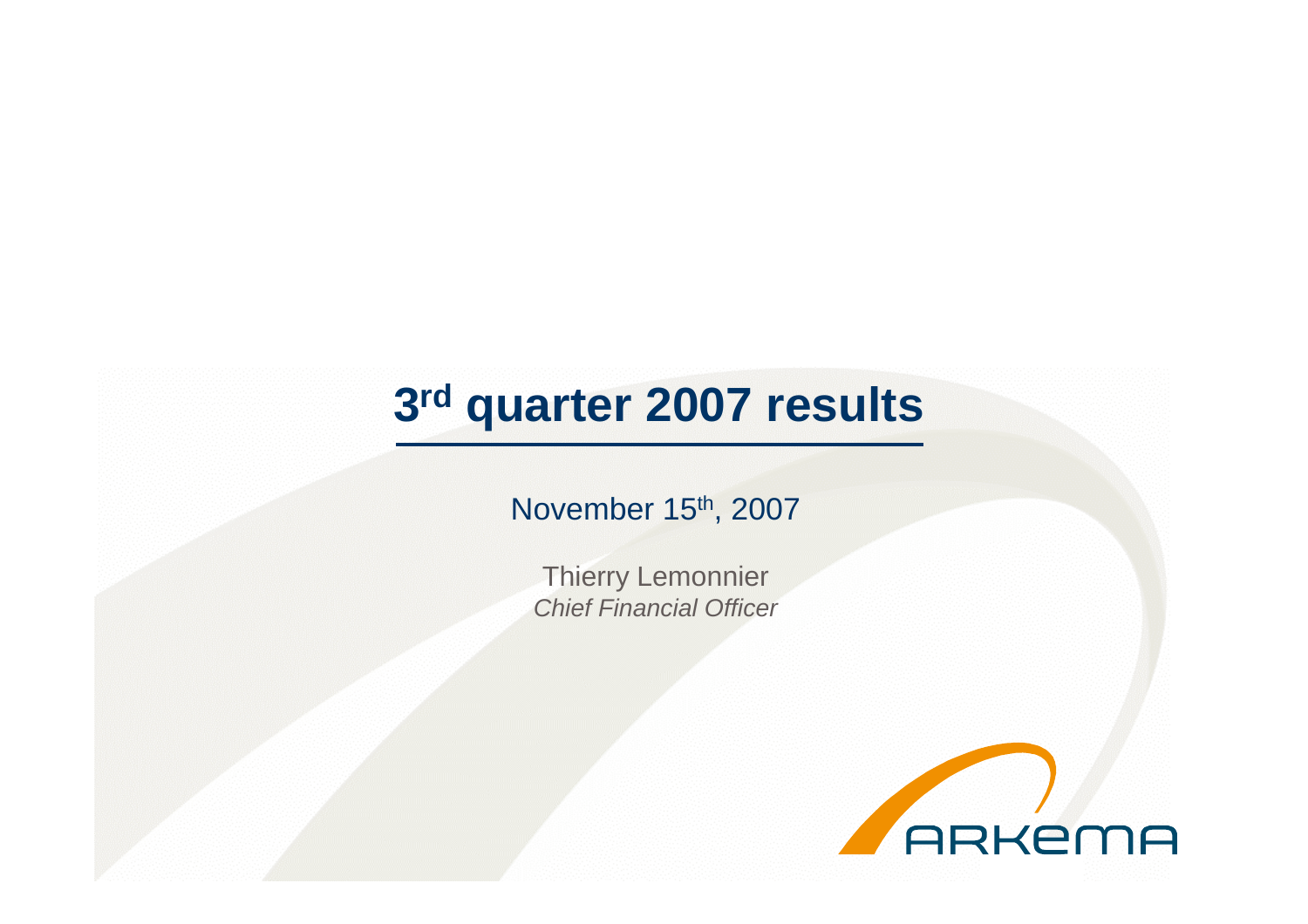# **Q3'07 highlights**

#### P **Another strong increase of quaterly results**

- •EBITDA: +26%
- Net result: +68% •

#### **Upgraded targets** $\bigcirc$

- 2007 EBITDA: €510 million •
- 2008 EBITDA margin: 10% of revenues •

#### $\blacksquare$ **Active portfolio management**

- **Acquisition of Coatex finalized on October, 1st** •
- • Closing of the divestitures of UF resins in Leuna and water treatment business in Europe

#### **Cost reduction in line with target**  $\bigcirc$

•End 2007: €200m cumulative fixed cost savings\*

#### **Strategic developments in Asia** $\blacksquare$

- $\bullet$  Partnership with Daikin in Fluorochemicals •
- • Project of a new PVDF production unit in Changshu (China)
- Doubling of tin stabilizers production capacities in Beijing (China)

#### **Start-up, as scheduled, of a new HFC-32**  $\blacksquare$ **production unit in Calvert-City (US)**

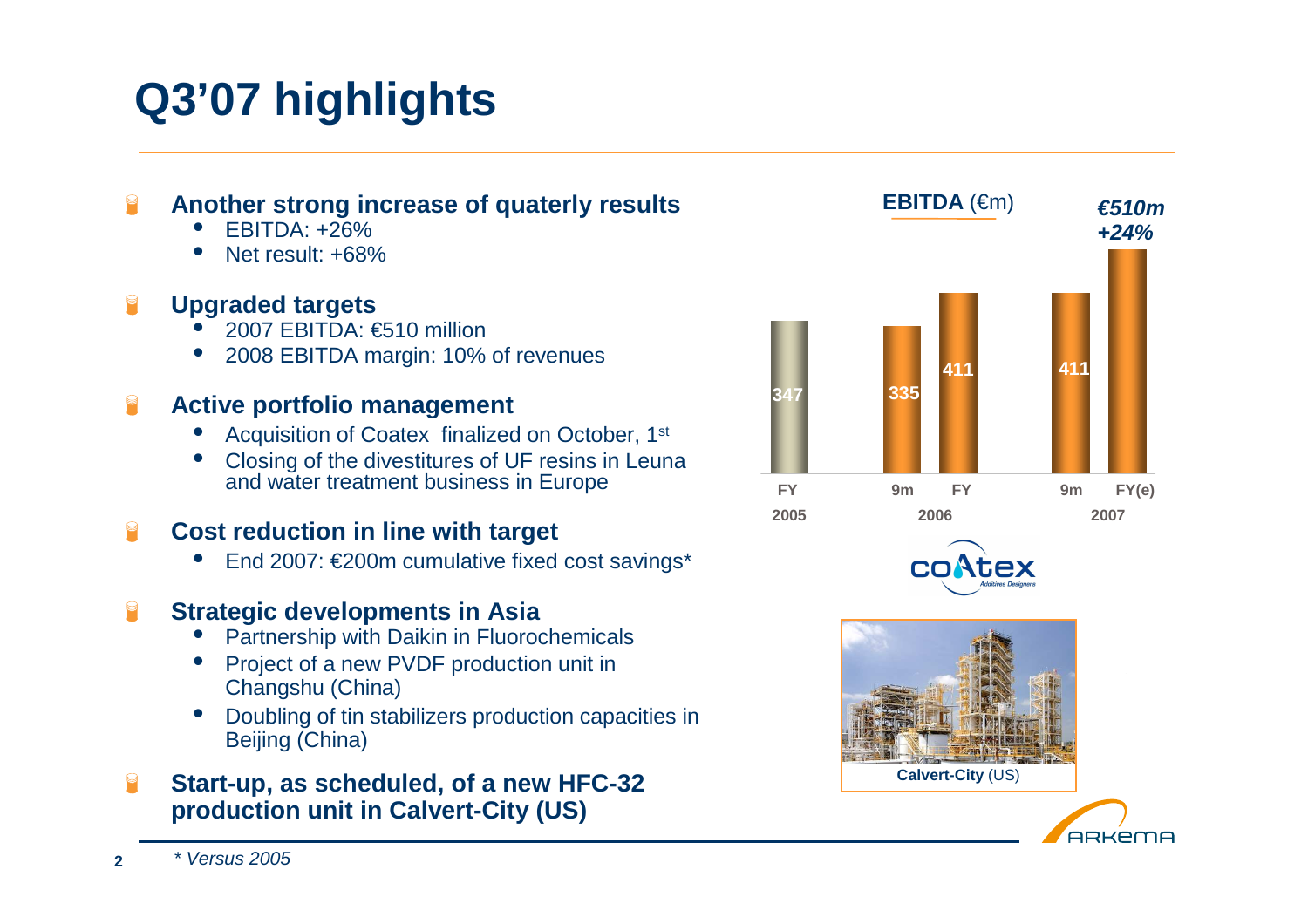# **Q3'07 key figures**

|                                 | Q3'06 | Q3'07 | Variation* |
|---------------------------------|-------|-------|------------|
| <b>Sales</b>                    | 1,387 | 1,380 | $-0.5%$    |
| <b>EBITDA</b>                   | 101   | 127   | $+26%$     |
| <b>EBITDA</b> margin            | 7.3%  | 9.2%  |            |
| <b>Operating income (rec.)</b>  | 50    | 75    | $+50%$     |
| <b>NR</b> items                 | (14)  | (9)   | n/a        |
| <b>Net income</b> (group share) | 22    | 37    | $+68%$     |
| Adj. net income                 | 34    | 47    | $+38%$     |
| Cash flows**                    | (116) | 59    | n.m.       |
| <b>Net debt (vs 12/31/06)</b>   | 324   | 156   | (52%)      |



\*Q3'07 vs Q3'06

\*\* Related to operations and investments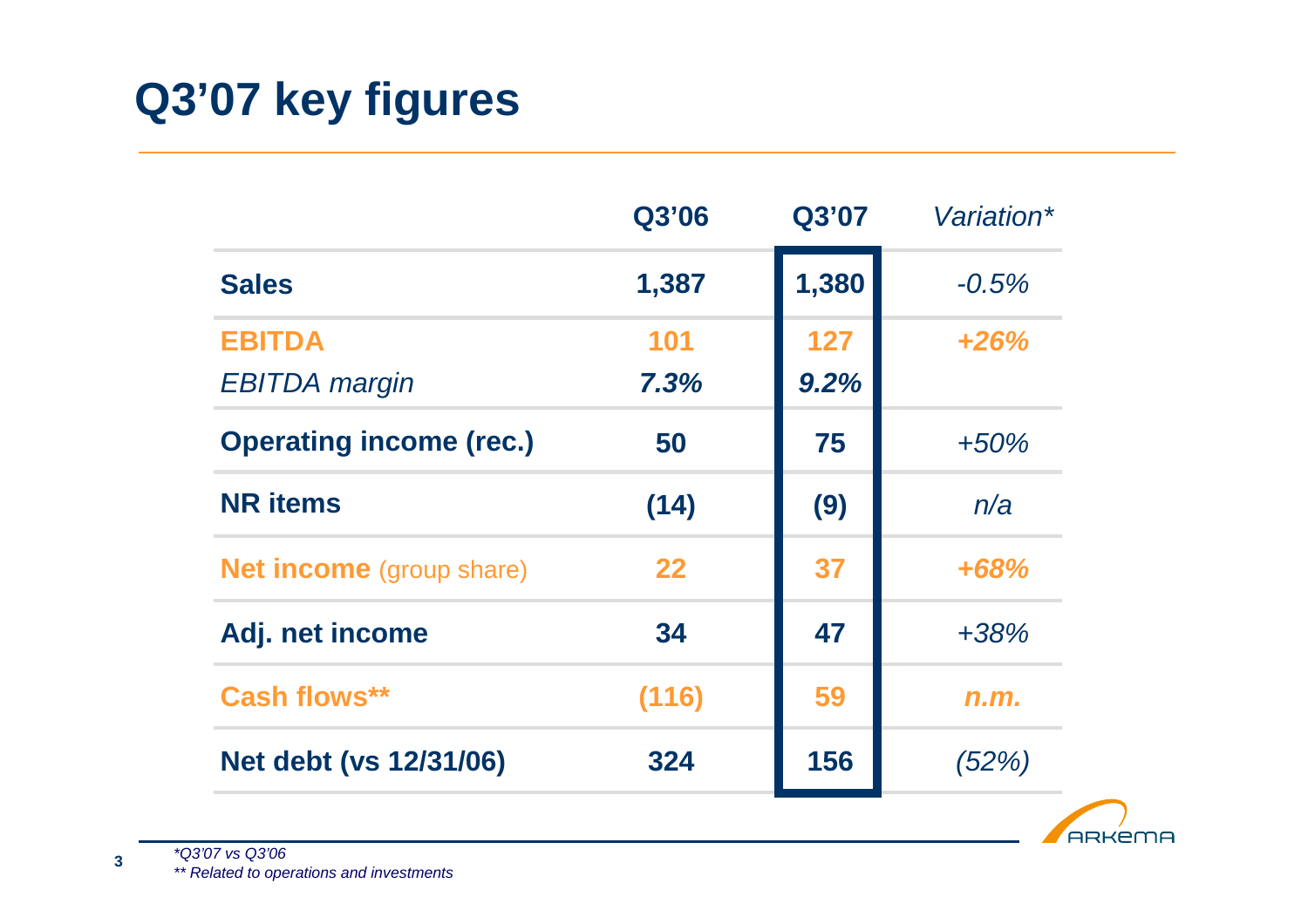## **Strong volume increase**

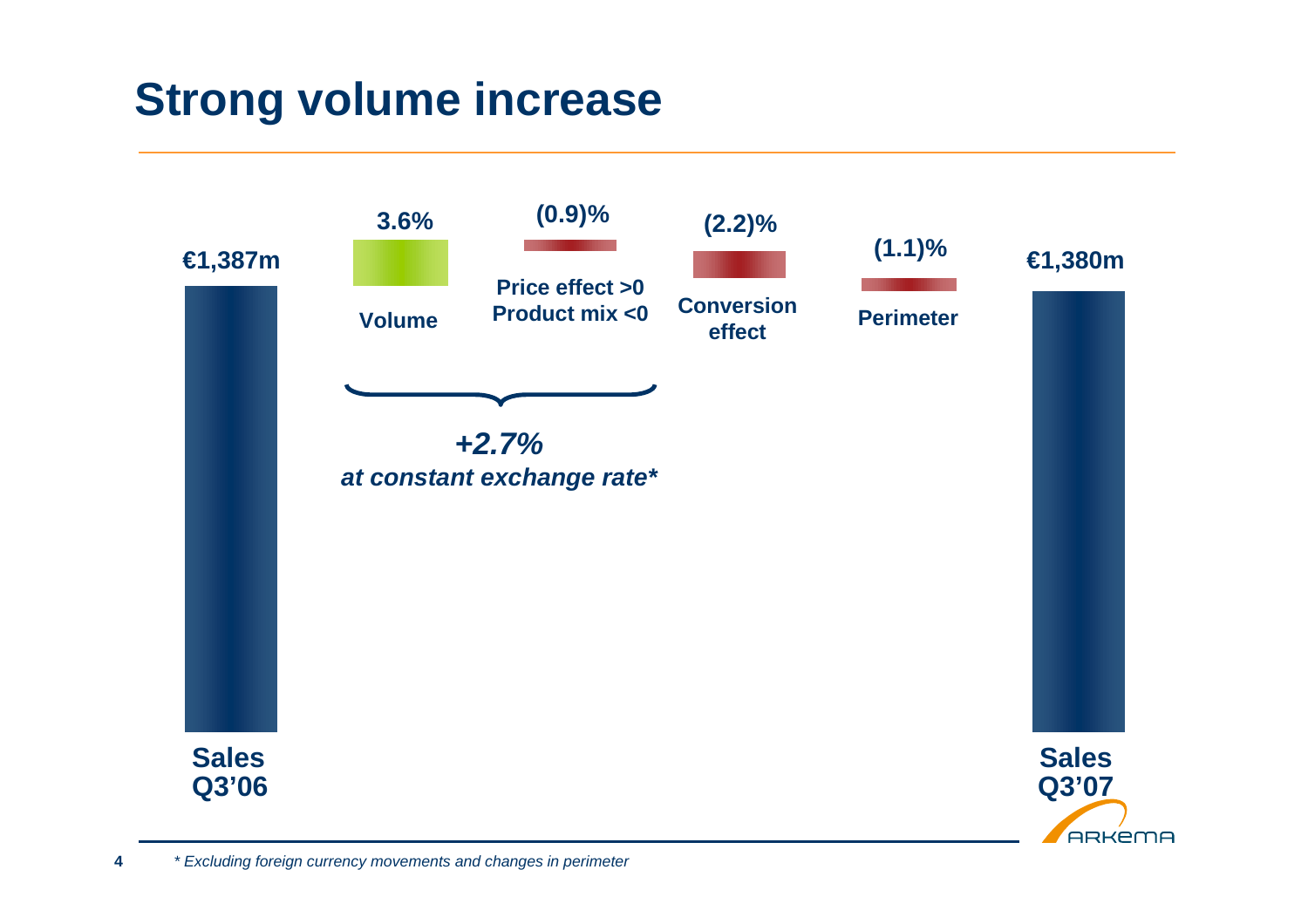# **Strong EBITDA improvement**

#### **A very good performance**

- +26% EBITDA growth in Q3'07 vs Q3'06
- 9.2% EBITDA margin in Q3'07 (7.3% in Q3'06) •

#### **Based on self help**

- Positive impact of restructuring initiatives •
- Contribution from new product developments•

### **In a business environment in line with 1H'07**

- •Good demand in PVC in Europe
- •Strong growth in Asia
- Weak US dollar vs €
- $\bullet\;$  High raw material and energy costs •
- Market conditions in Acrylics similar to 1H'07•

#### **Upgrade of 2007 full year target**

- •Revise EBITDA target at €510 million (+24% versus 2006)
- •Already achieved: +23% EBITDA growth in 9m'07 vs 9m'06

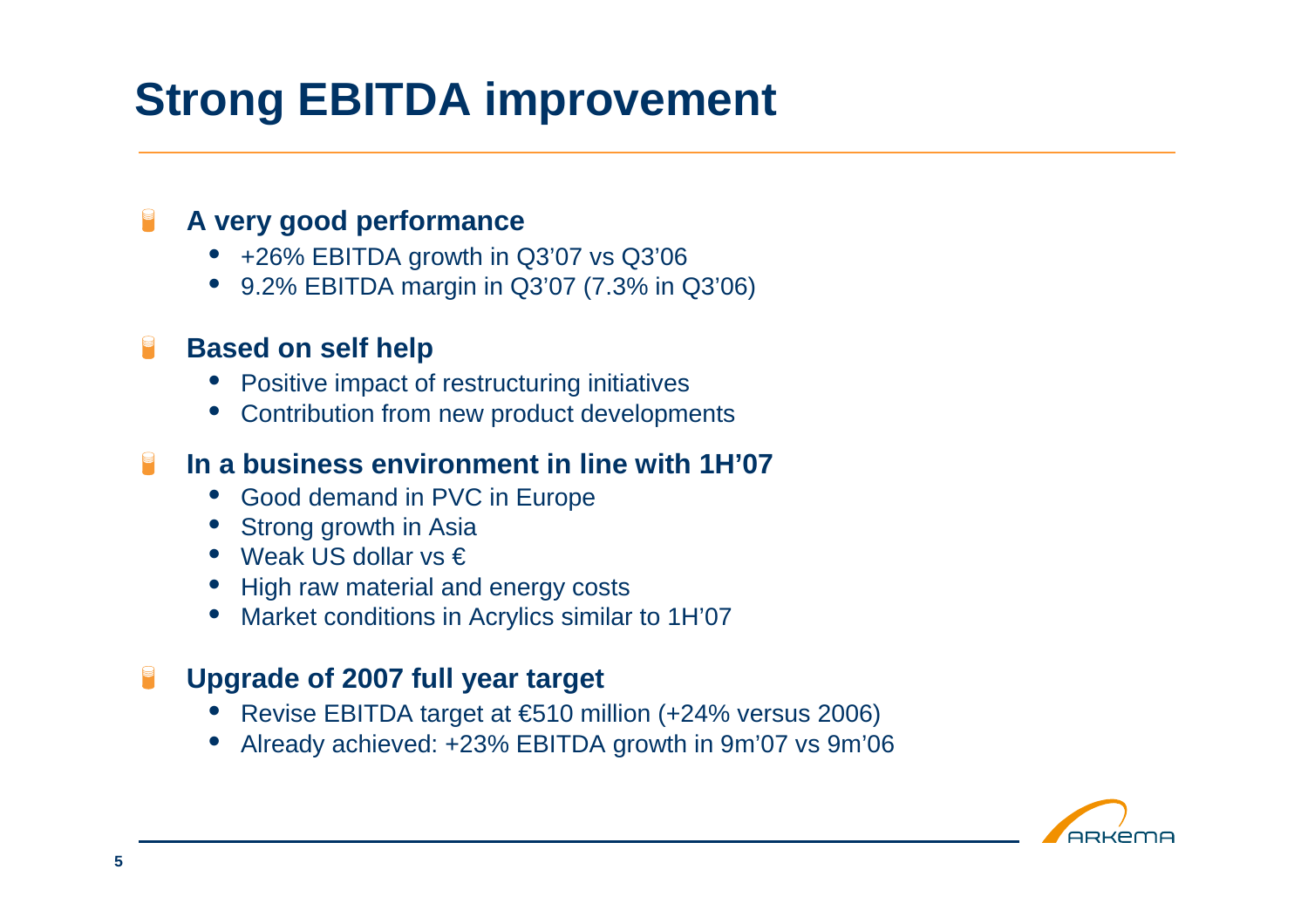## **Vinyl Products: EBITDA doubled in a favorable environment**



#### **Strong demand in Europe with margins remaining at high level**  $\blacksquare$

- **Savings from restructuring initiatives**
	- Chlorochemicals plan
	- Restructuring plans in downstream activities (Pipes & Profiles; Vinyl Compounds)
- **Major five-year turnaround in Fos (France)**
	- Negative impact on EBITDA of around €10m
	- Debottlenecking of VCM production capacities as part of Chlorochemicalsconsolidation plan
- **Restart of all production units in Fos and Lavéra (France) end of September as scheduled**

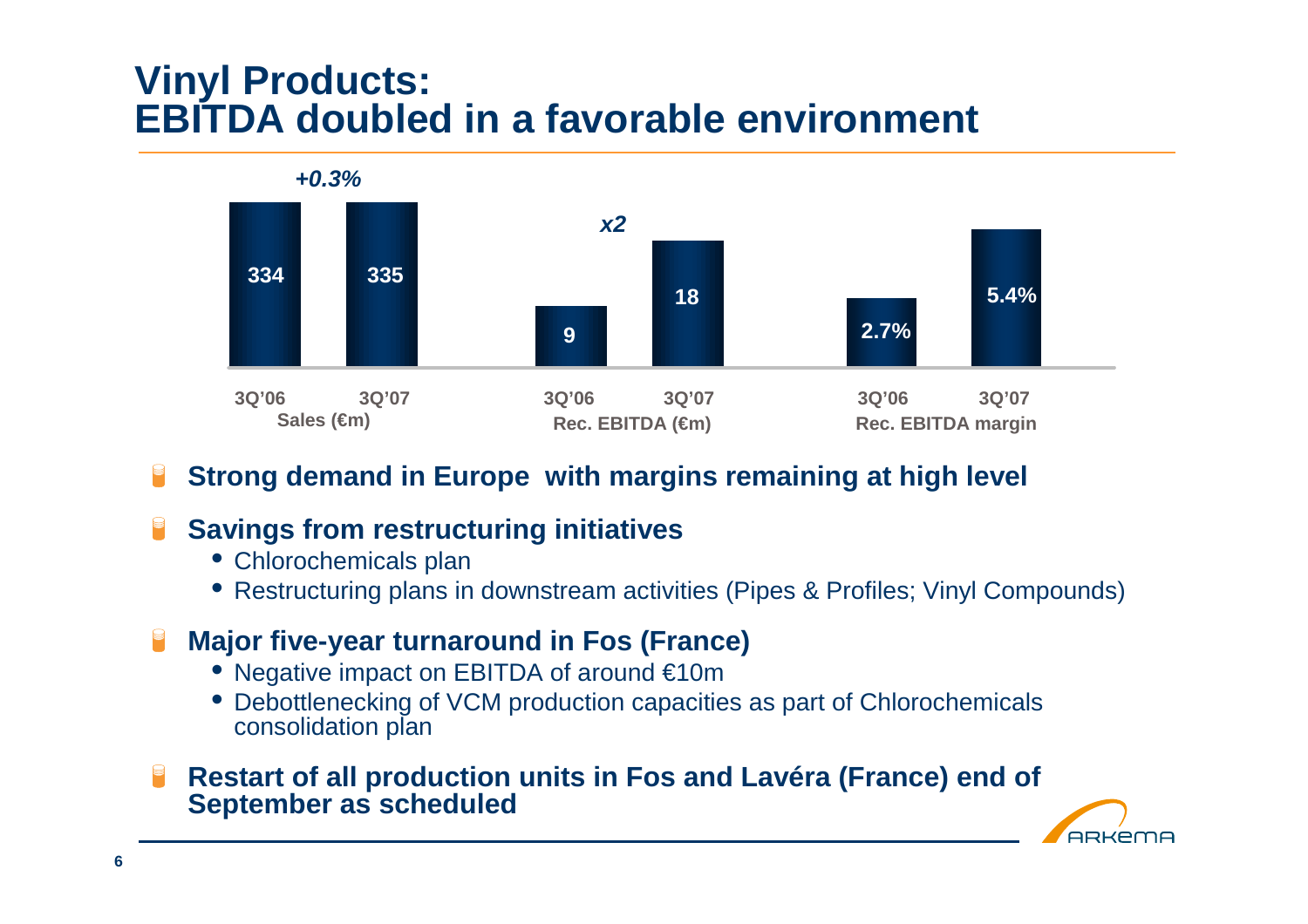## **Industrial Chemicals: strong results supported by self-help**



- **Globally favorable environment with a strong demand in Europe and in Asia**
- **Strong increase of PMMA and Thiochemicals sales thanks to new businesses**
- **Low-cycle acrylic unit margins**
- **Negative impact of foreign exchange rate**
- **Strategic partnership with Daikin for new generation HFC refrigerant gas**
- **Start-up of a new HFC-32 production unit in Calvert-City (US)**
- **Acquisition of Coatex finalized on October 1st**

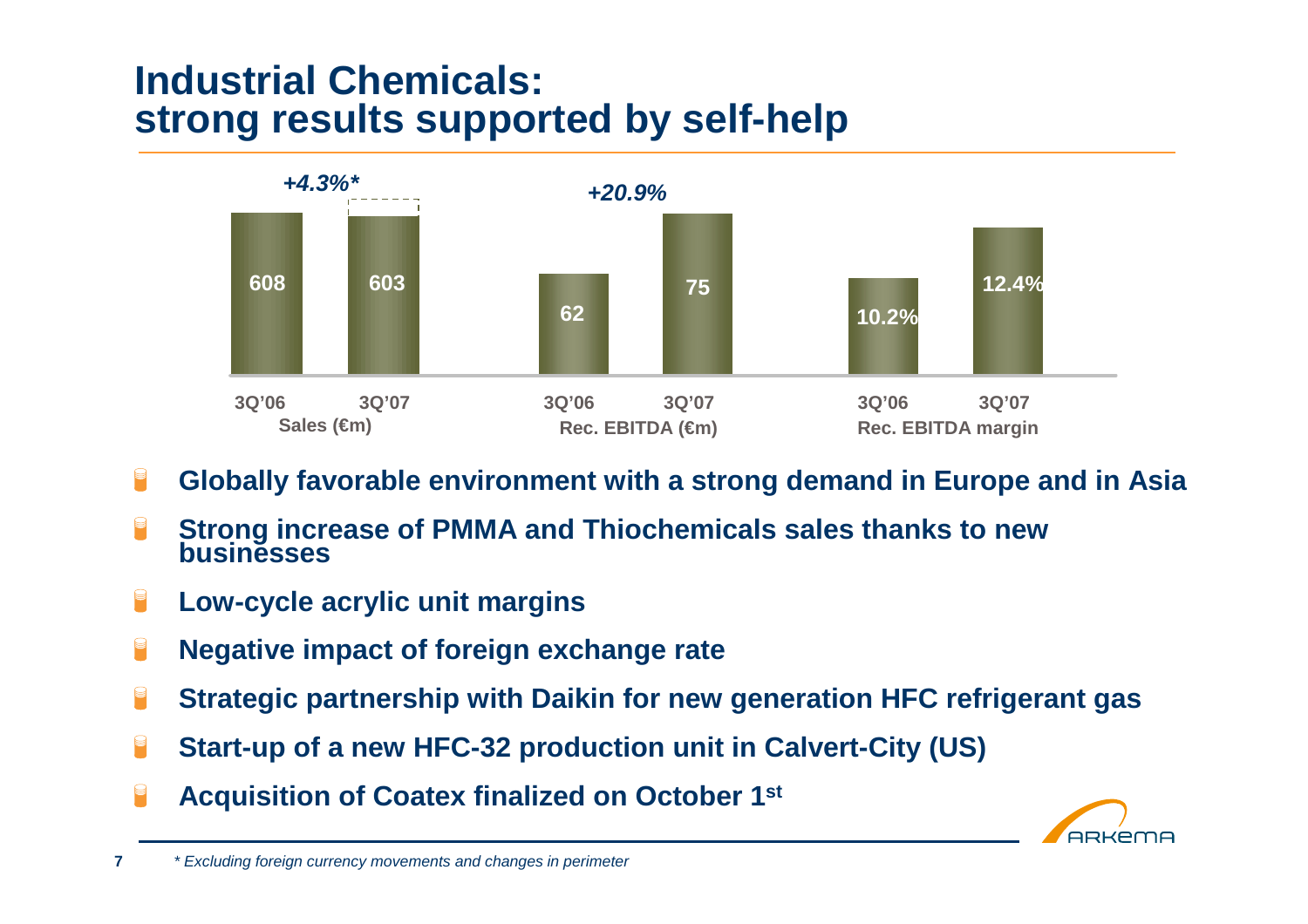## **Performance Products: continue segment transformation**



- $\blacksquare$ **Good demand in Specialty Chemicals**
- q **Price increases in Additives to offset increase in tin price**
- $\bigcirc$ **Negative impact of €/US\$ exchange rate**
- P **First benefits of restructuring plans on fixed costs launched in 2006**
- $\blacksquare$ **Launch of a new restructuring plan in Technical Polymers in Marseille in October**
- **Divestiture of UF Resins at Leuna (Germany) completed November 1st**  $\blacksquare$



**8**\* Excluding foreign currency movements and changes in perimeter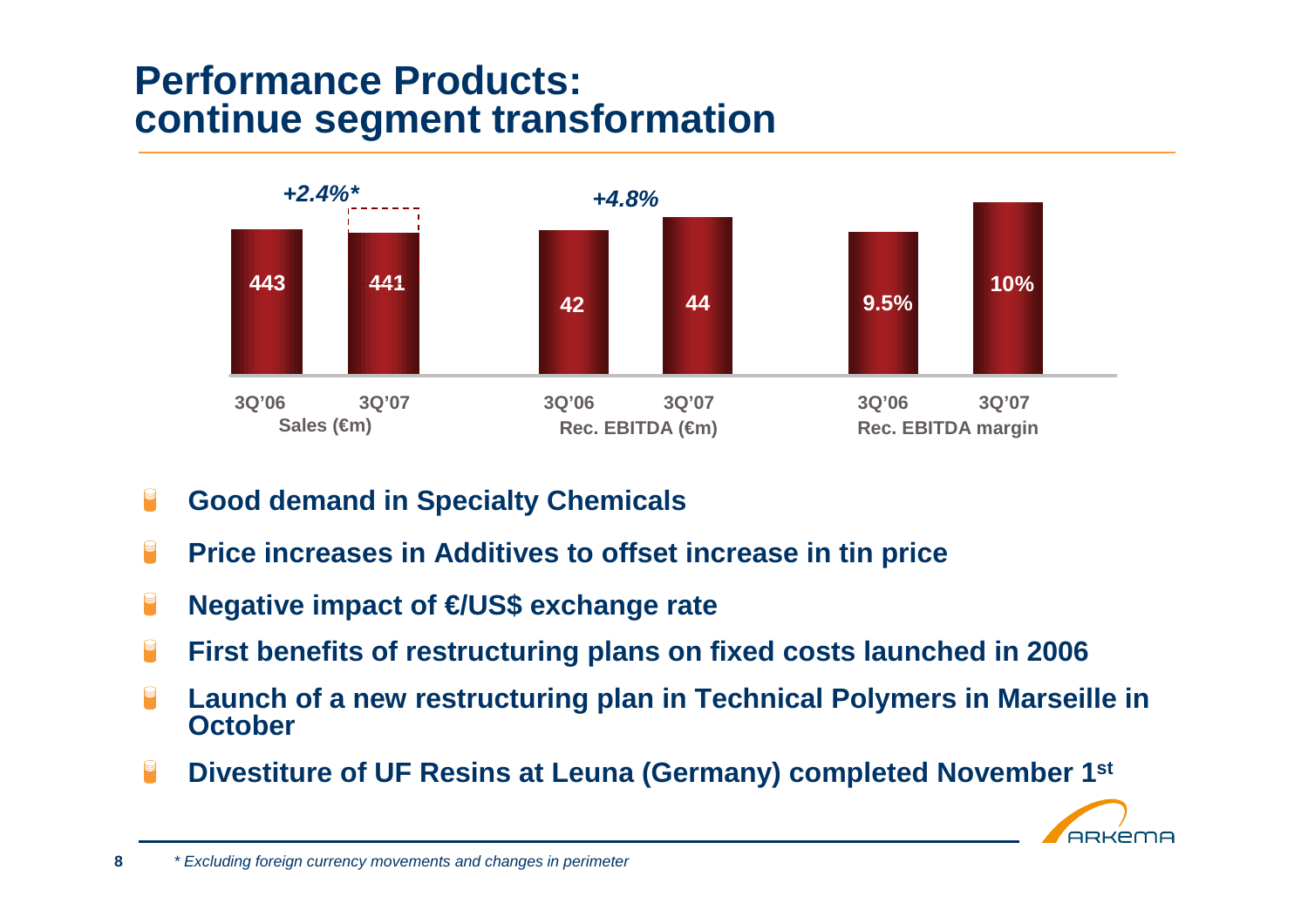# **Solid cash flow for the first nine months**



\* Excluding capex related to Vinyl Products restructuring plan (included in pre-spin off NR items) \*\* Calculated as cash flows before pre-spin off NR items and portfolio management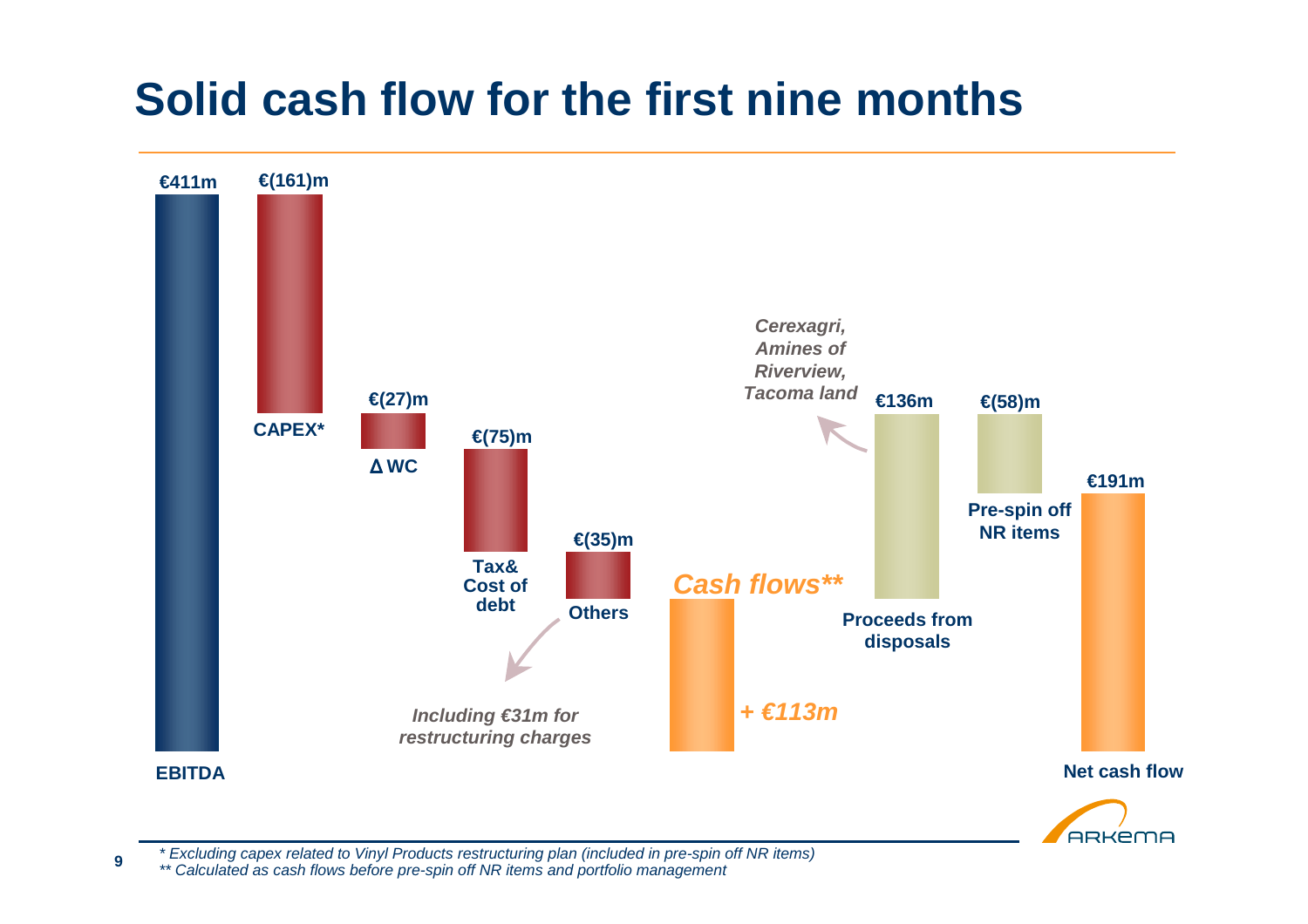## **Outlook**

### **Q4'07 outlook**

- $\bullet$  Economic environment should be in line with first nine months with two notable exceptions:
	- US\$/€ exchange rate > 1.45
	- $\blacksquare$  High oil price
- Usual seasonality profile
- **Full year 2007 EBITDA should be around €510m up 24%** $\blacksquare$
- **Clear confidence for 2008** $\blacksquare$ 
	- 2008 EBITDA margin target at 10% of revenues
- **Fully in line with 2010 target: 12% EBITDA margin**